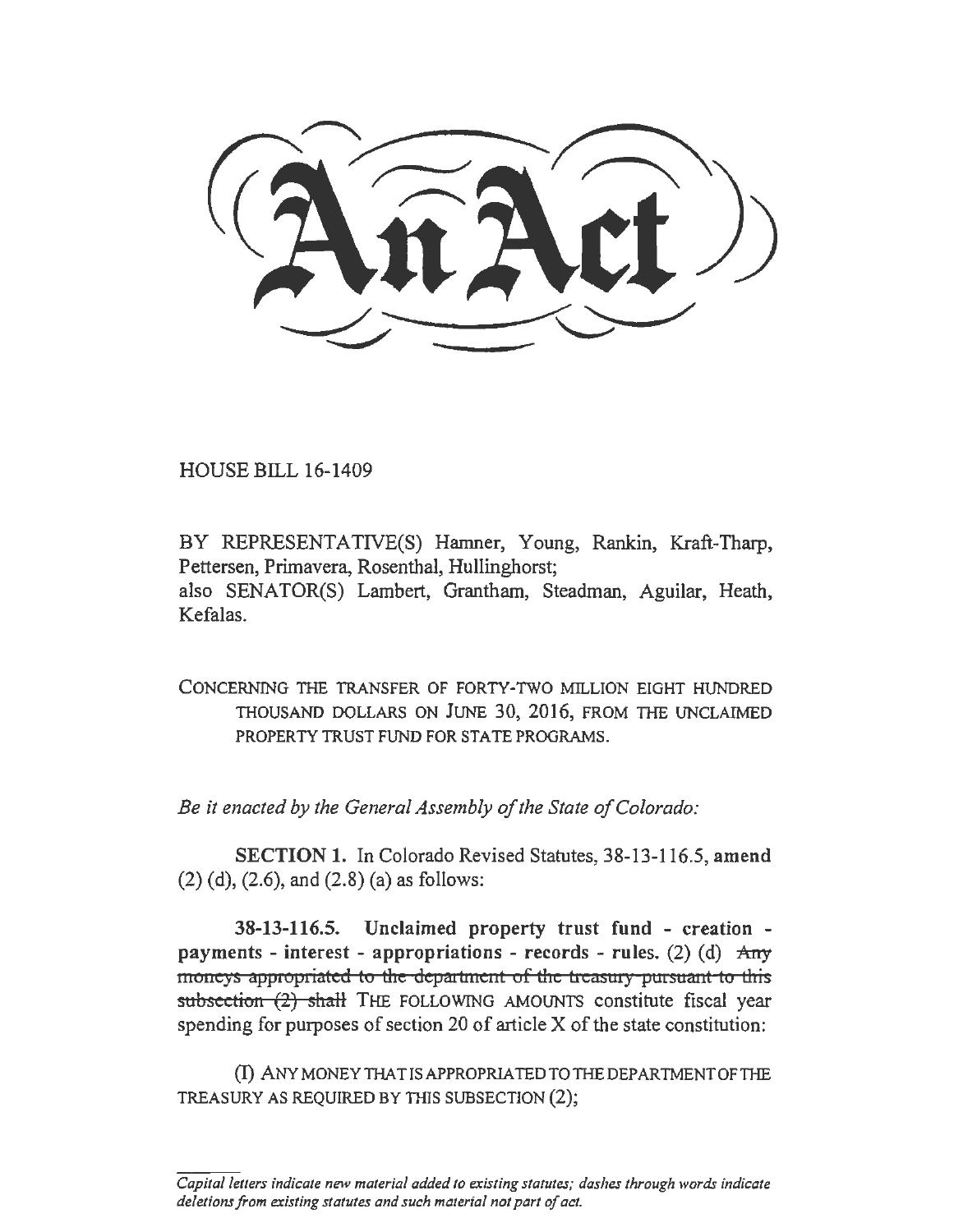(II) ANY MONEY THAT IS CREDITED TO THE GENERAL FUND AS REQUIRED BY SUBSECTION (2.6) OF THIS SECTION; AND

(III) ANY MONEY THAT IS CREDITED TO THE ADULT DENTAL FUND CREATED IN SECTION 25.5-5-207 (4), C.R.S., AS REQUIRED BY SUBSECTION (2.8) OF THIS SECTION.

(2.6) Notwithstanding any provision of this section to the contrary:

(a) On June 1, 2009, the state treasurer shall deduct fifty million dollars from the unclaimed property trust fund and transfer such sum to the general fund; and

(b) On July 1, 2009, the state treasurer shall deduct twenty-five million dollars from the unclaimed property trust fund and transfer such sum to the general fund; AND

( c) ON JUNE 30, 2016, THE STA TE TREASURER SHALL DEDUCT EIGHT MILLION DOLLARS FROM THE UNCLAIMED PROPERTY TRUST FUND AND TRANSFER SUCH SUM TO THE GENERAL FUND.

(2.8) (a) (I) On and after April I, 2014, after reserving the amounts described in paragraph (b) of this subsection (2.8), the state treasurer shall transmit to the adult dental fund created in section 25.5-5-207 (4), C.R.S., an amount of principal and interest in the trust fund sufficient to implement the adult dental benefit pursuant to section 25.5-5-202 (1) (w), C.R.S.

(II) ON JUNE 30, 2016, THE STATE TREASURER SHALL DEDUCT THIRTY-FOUR MILLION EIGHT HUNDRED THOUSAND DOLLARS FROM THE UNCLAIMED PROPERTY TRUST FUND AND TRANSFER SUCH SUM TO THE ADULT DENTAL FUND CREATED IN SECTION 25.5-5-207 (4), C.R.S., TO IMPLEMENTTHEADULTDENTALBENEFITPURSUANTTOSECTION25.5-5-202  $(1)$  (w), C.R.S., FOR THE FISCAL YEAR 2016-17.